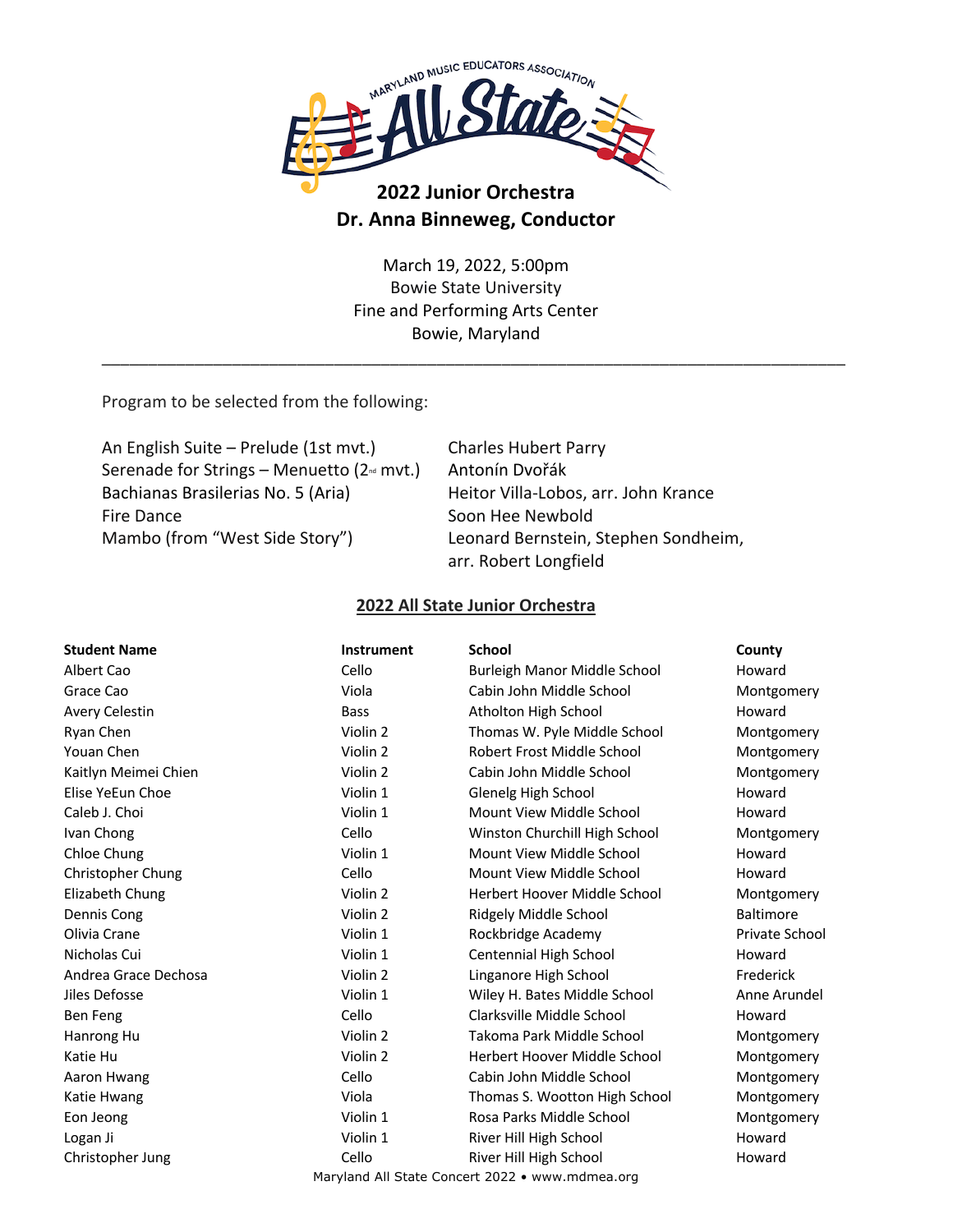**Student Name Instrument School County**

### Grace L Kasha **Violin 1** Violin 1 Thomas S. Wootton High School Montgomery Christopher Kim **Violin 2** Violin 2 Robert Frost Middle School Montgomery Valerie Lai **Violin 1** Violin 1 Cabin John Middle School Montgomery Claire Lee **Cello** Cello **Cello** Elkridge Landing Middle School Howard Dahmin Lee **Montgomery** Violin 2 Rocky Hill Middle School Montgomery Daniel D. Lee **Cello** Cello Thomas S. Wootton High School Montgomery Lindsey Lee **Montgomery** Violin 2 Cabin John Middle School Montgomery Mason Lee **Bass** Bass Thomas S. Wootton High School Montgomery Jaden Li Cello Cello Centennial High School Howard Jerry Emerson Li Viola Clarksville Middle School Howard Julia Li Violin 1 Dulaney High School Baltimore Weiyang Li **River Hill High School** Howard Howard Communist Communist Communist Communist Communist Communist Communist Communist Communist Communist Communist Communist Communist Communist Communist Communist Communist Co Yixuan Li **Nigambu 2** Takoma Park Middle School Montgomery Nigambu 2 Takoma Park Middle School Raymond Lim **No. 2018** Violin 1 Robert Frost Middle School Montgomery Adeline Liu Communication Collectivity Collection of Mount View Middle School Choward Ethan Liu **Ethan Liu Communist Club Communist Club Club Violin 1** Robert Frost Middle School Montgomery Evan H Liu **Europhy Communist Communist Communist Communist Communist Communist Communist Communist Communist Communist Communist Communist Communist Communist Communist Communist Communist Communist Communist Communist Co** Xin-ye Michelle Liu Violin 2 Winston Churchill High School Montgomery Carlton W Luu **Carlton W** Luu **Carlton W** Luu **1** River Hill High School **Howard** Jinsol Park **Violin 1** Walter Johnson High School Montgomery Monter Johnson High School Montgomery Lauren Park Viola Marriotts Ridge High School Howard Ian Schroeder Cello Marriotts Ridge High School Howard Lina Seo Viola Robert Frost Middle School Montgomery Doyoon Seol Violin 2 Urbana High School Frederick Cathleen Shi Viola Thomas S. Wootton High School Montgomery Emily N. Shi **Emily N. Shi** Company Number 2012 Violin 1 Folly Quarter Middle School Howard Leonard Shi Violin 1 Clarksville Middle School Howard Jinwoo Shin Violin 2 Richard Montgomery High School Montgomery Ella Sohn Violin 1 Parkville Middle School Baltimore Tevin Son Cello Lime Kiln Middle School Howard Valerie Song The Song Controller Controller Violin 2 Montgomery Blair High School Montgomery Caleb Su Cello Lakelands Park Middle School Montgomery Annie Sun **Bass** Bass Thomas S. Wootton High School Montgomery Henry Syme **Bass** Bass Centennial High School Howard Logan Tannenbaum **Bass** Bass **Richard Montgomery High School Montgomery** Montgomery Luke Tao Viola Ridgely Middle School Baltimore Jennifer Wan Violin 2 Richard Montgomery High School Montgomery Alex Wang **No. 2018** Violin 1 Cabin John Middle School Montgomery Anna Wang **National Industrial Communist Communist Communist Communist Communist Communist Communist Communist Communist Communist Communist Communist Communist Communist Communist Communist Communist Communist Communist C** David Wang Nicolas Communication of College Violin 2 And Bullis School Communication of Private School Communication of Private School Shaun Wang Takoma Park Middle School Montgomery Daphne Wen **Montgomery** Violin 1 Takoma Park Middle School Montgomery Daniel Wu Viola Montgomery Blair High School Montgomery Erica Wu Violin 2 Robert Frost Middle School Montgomery Jingjing Wu Violin 1 Montgomery Blair High School Montgomery Amy Ye **Auch 2** Violin 2 Richard Montgomery High School Montgomery Montgomery Ricky Ye **Montgomery Blair High School** Montgomery Blair High School Montgomery Hannah You Violin 2 Montgomery Blair High School Montgomery Jason Youm Cello Montgomery Blair High School Montgomery Cindy Yu Viola Mount View Middle School Howard Ray Yuan **Montgomery High School** Richard Montgomery High School Montgomery James Zhang North 2008 (Violin 1 North 2008) Richard Montgomery High School Nortgomery Alex Zhao **Montgomery** Violin 2 Herbert Hoover Middle School Montgomery

Maryland All State Concert 2022 • www.mdmea.org